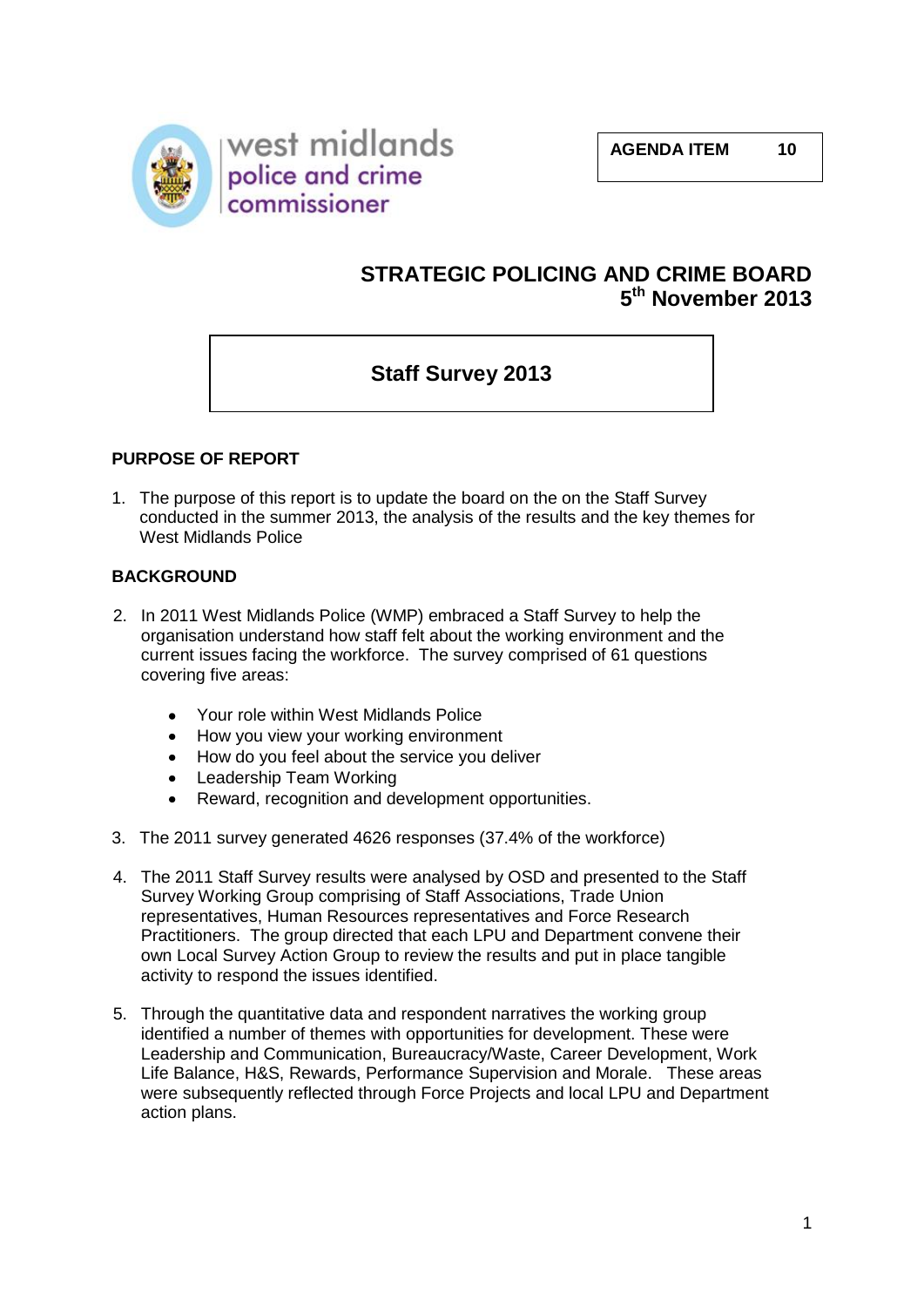#### **STAFF SURVEY 2013**

- 6. The organisation has embraced a journey of significant change through Programme Paragon, Continuous Improvement and PBB, all of which have the ability to impact on staff morale. WMP invests positively in the Feeling the Difference Survey, which measures public confidence in policing but has not invested similarly in assessing staff confidence. It also provided the organisation an opportunity to see if there is any correlation between internal and external confidence.
- 7. The Staff Survey has evolved through the Pride in our Police Strategic Board, chaired by DCC David Thompson. Pride in our Police (formerly known as '*Beyond Expectations*') is a long-term initiative to engage first line supervisors and staff at the coalface in defining and driving values, standards and behaviours, and in turn improve the quality of our service and engender Pride in our Police. It is very much a *bottom up* approach supported by senior leaders and it is quite simply about enhancing the organisational culture.
- 8. The Staff Survey was managed by Organisational Service Development, who developed the Snap Survey questionnaire, analysed the results and translated the findings into the Force Report and also prepared individual LPU and Department reports.
- 9. The Snap Survey consisted of 30 questions and consisted of consisted of five specific areas:
	- Job Content and Satisfaction
	- Work Environment
	- Recognition
	- Force Performance Outlook
	- Force Values
- 10. The 2013 staff survey had a different focus to the 2011 survey; it was more in tune with understanding confidence levels than identifying those issues that affected staff. Although these two surveys are very different there is some cross over in the similarity of questions asked:
	- In 2011 respondents were asked if they got a great deal of satisfaction in their job, to  $\bullet$ which six in ten respondents (60.5%) strongly agree/agree. In 2013 respondents were similarly asked if they are able to do their job to a high standard to which just fewer than seven in ten (67.9%) strongly agree/agree. This is an increase of 7.4%.
	- $\bullet$ When previously asked if they have the equipment and materials they need to do their job just over half (52.8%) of respondents strongly agreed/agreed. This year when asked the same question, just under half (49.2%) agreed. This is a very slight decrease of 3.6%.
	- $\bullet$ Previously respondents were asked how good a job is your LPU/Department management team doing in enabling you and your colleagues to work as a team, to which six in ten (60.8%) said very good/good. This time, respondents were asked if in their LPU/Department they worked as a team to which almost seven in ten (69.1%) strongly agreed/agreed. This is an increase of 8.3%.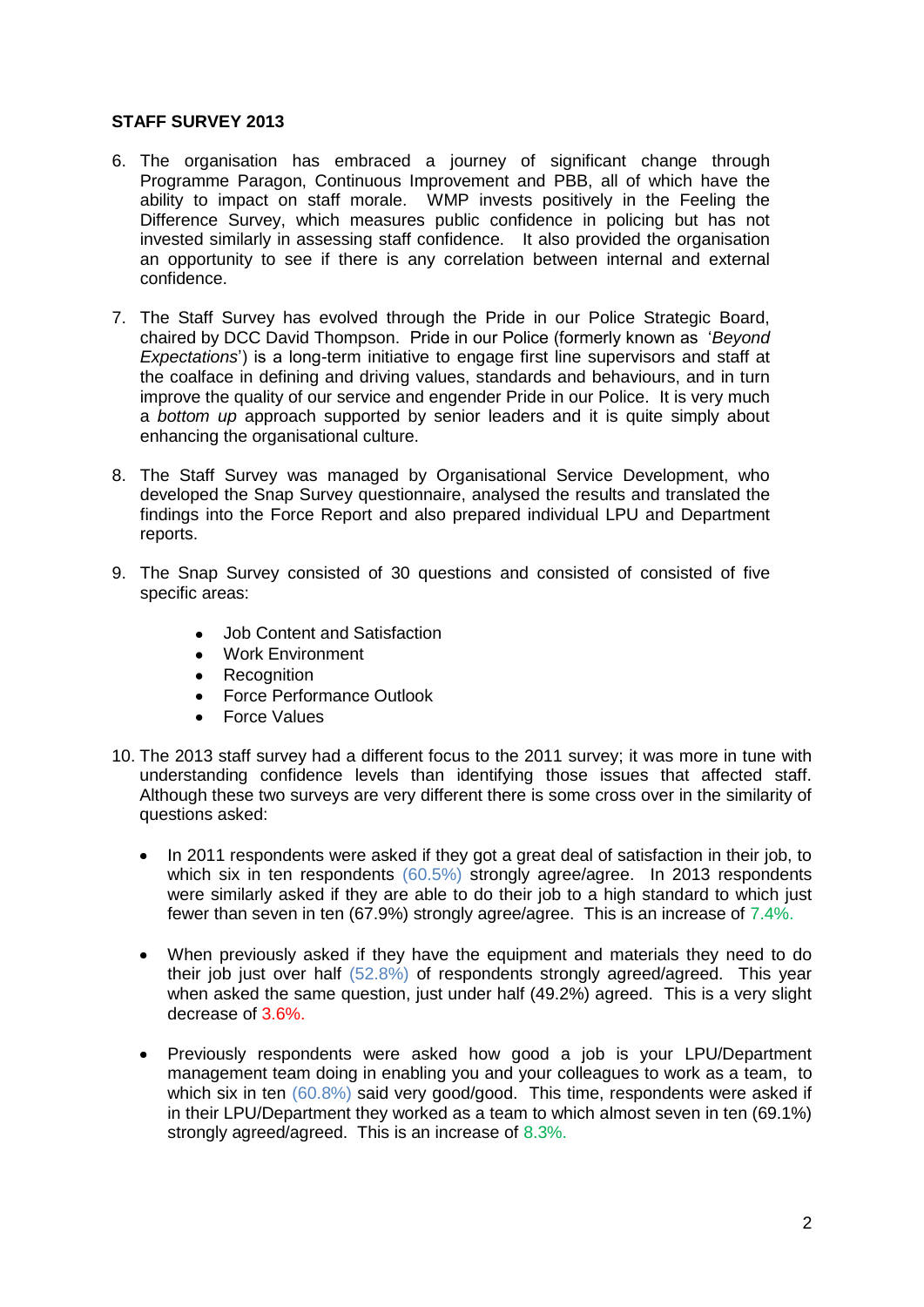- $\bullet$ Previously respondents were asked where they work if people treat each other with respect to which the majority (85.3%) strongly agreed/agreed. When respondents were asked the same question again this time, just over seven in ten, (72.4%) strongly agreed/agreed resulting in a decrease of 12.9%.
- Previously respondents were asked if they felt fairly rewarded for the personal effort  $\bullet$ they put in to their job to which just over a third (35.1%) strongly agreed/agreed. This time around respondents were asked if they are recognised fairly for the work they do to which just under half (45.0%) strongly agreed/agreed. This is an increase of 9.9%.

#### **RESPONDENT DEMOGRAPHICS**

- 11. There were 3,782 respondents to the 2013 survey (31.5% of the workforce). Please see appendix A for LPU and Department response rates.
- 12. GENDER: Male employees were more likely to respond with (28.3%) compared to females (22.0%), a further 5.9% of the workforce responded but choose not to disclose their gender.

ETHNICITY: Almost three in ten (26.1%) white employees responded to the survey, falling to over one in ten (16.0%) of people from BME backgrounds. Under one in ten (6.6%) of respondents chose not to disclose their ethnicity.

AGE: Responses were lower from younger people aged between 16 years to 24 years (1.2%) and over 55 years (4.5%). The largest responses were between ages 25 to 55 years, with 21.3% of respondents choosing not to disclose their age band.

DISABILITY: People were asked if they had a disability (as defined by the Equality Act 2010). Less than one in ten (4.0%) of respondents disclosed they had a disability with eight in ten (80.6%) stating they did not have a disability and 15.4% not responding to the question.

SERVICE: Responses were lower from employees with less than two years' service  $(1.0\%)$  and 21 – 25 years' service  $(8.5\%)$ , just over a quarter  $(25.7\%)$  of responses were received from those between 6 – 10 years' service. Just over one in ten (11.1%) preferred not to say or did not respond to the question.

ROLE RESPONSIBILITIES: Responses were the highest (57.2%) from those with no supervisory/management responsibilities, followed by 15.6% of those with supervisory responsibilities responding and less than one in ten (5.9%) of middle/senior management. Just over two in ten (21.4%) preferred not to say or did not answer the question.

#### **SUMMARY RESULTS OF THE SURVEY**

13. The key headlines from the Staff Survey are highlighted below

- Almost 7 in 10 (67.9%) of respondents agreed that they were able to do their job to a  $\bullet$ high standard. With a further 9 in 10 (92.2%) saying they understood the responsibilities of their role.
- Just over 8 in 10 (80.7%) agreed they have the skills they need to do their job.  $\bullet$ However just under half (49.2%) agreed they had the equipment and materials needed to do their job.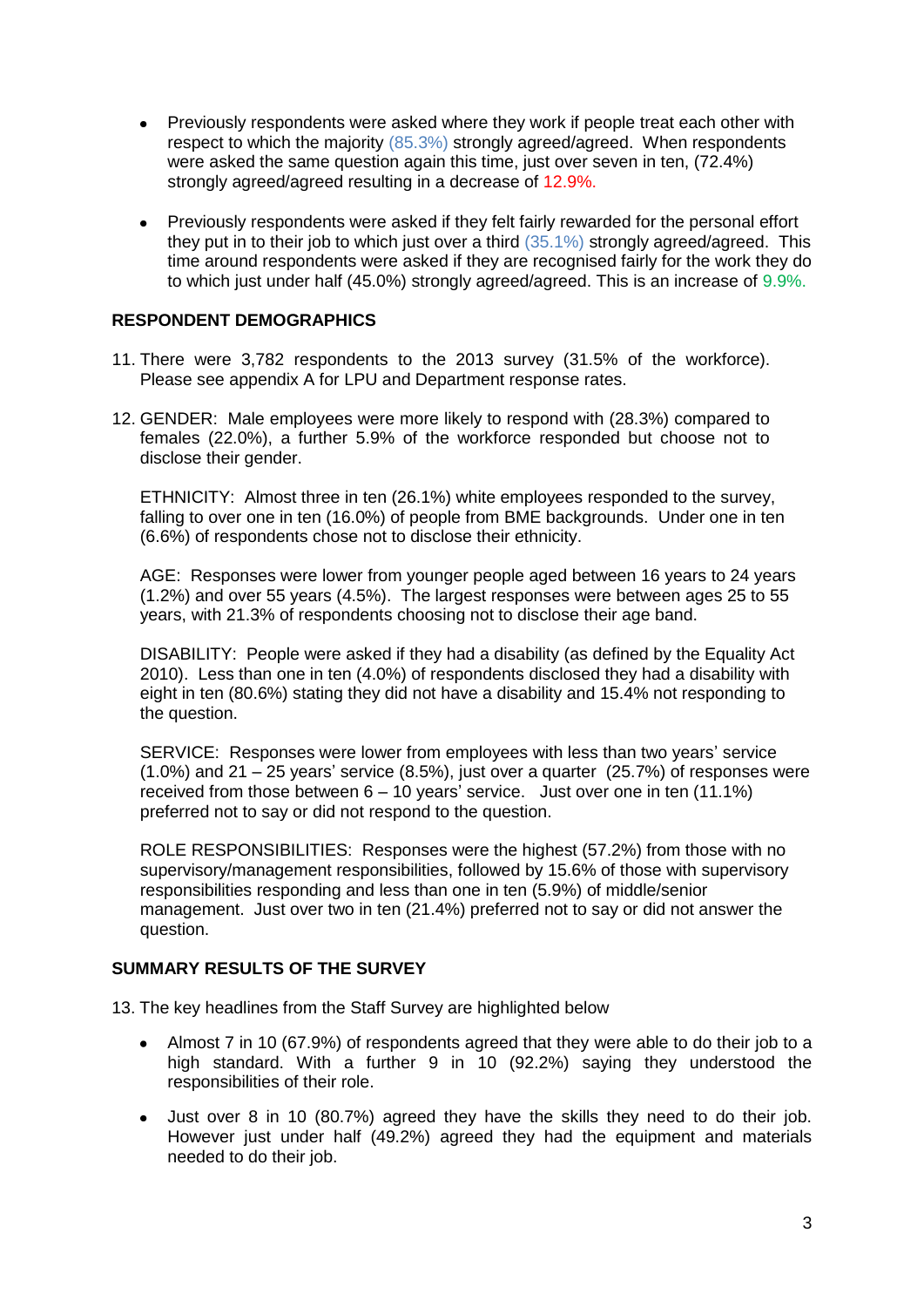- Almost 7 in 10 (69.1%) said they agreed that on their LPU/Department they worked as a team. A further 7 in 10 (72.4%) agreed they felt that on their LPU/Department people treated each other with respect.
- Just over 6 in 10 (62.1%) agreed that we put the public first in the way we do our job. With almost 7 in 10 (68.7%) agreeing that a high professional standard is set in their workplace.
- Just over 4 in 10 (40.7%) agreed that under performance and poor standards are challenged by leaders.
- A third (33.1%) agreed that the force was open and transparent in the way it  $\bullet$ communicates issues such as major change.
- Over 8 in 10 (82.7%) agreed they know what the procedures are to challenge inappropriate behaviour and just half (50.1%) agreed they were confident that if they challenged inappropriate behaviour they would have support. Just less than a third (32.9%) agreed they felt confident that if they raised concerns in respect of their management the organisation would treat them fairly.
- Less than half (45%) agreed to some extent that they were recognised fairly for the  $\bullet$ work they do, with just over 6 in 10 (63.8%) feeling that their manager valued the work they do.
- Almost 6 in 10 (57.2%) agreed that they felt proud to work for WMP. Just a third  $\bullet$ (33.2%) said they had confidence in WMP.
- $\bullet$ Two thirds (66.4%) agreed that the force values are relevant and appropriate. A further two thirds (66.6%) also agreed they were trusted to make their own decisions in line with the force values.
- 14. The three main areas identified from within the staff survey are: Recognition, Time Constraints and Equipment and Materials.

## **FORCE RESPONSE**

- 15. The Force has embraced the staff survey results and responded accordingly:
	- (i) Produced and circulated individual LPU and Department Staff Survey Reports with bespoke data and narrative.
	- (ii) Each LPU and Department will review the findings and consider the issues in the context of Pride in our Police, with consideration to incorporating the issues within their action plans
	- (iii) Undertaken a specific piece of research called a '*Week in a Life'* looking at the operational issues that impact on *Time* and are considered barriers to service delivery
	- (iv) Reviewed the Diamond Awards with a view to enhancing local LPU and Department recognition which in turn feeds the Force Ceremony
	- (v) Commissioned further research to establish the issues particular to Equipment and Materials, which will be fed into the Uniform and Equipment Strategic Board.

## **FINANCIAL IMPLICATIONS**

16. There no financial implications for the undertaking of the staff survey and any associated costs will be met from the existing budgets or escalated to the Organisational Change Programme Board for consideration.